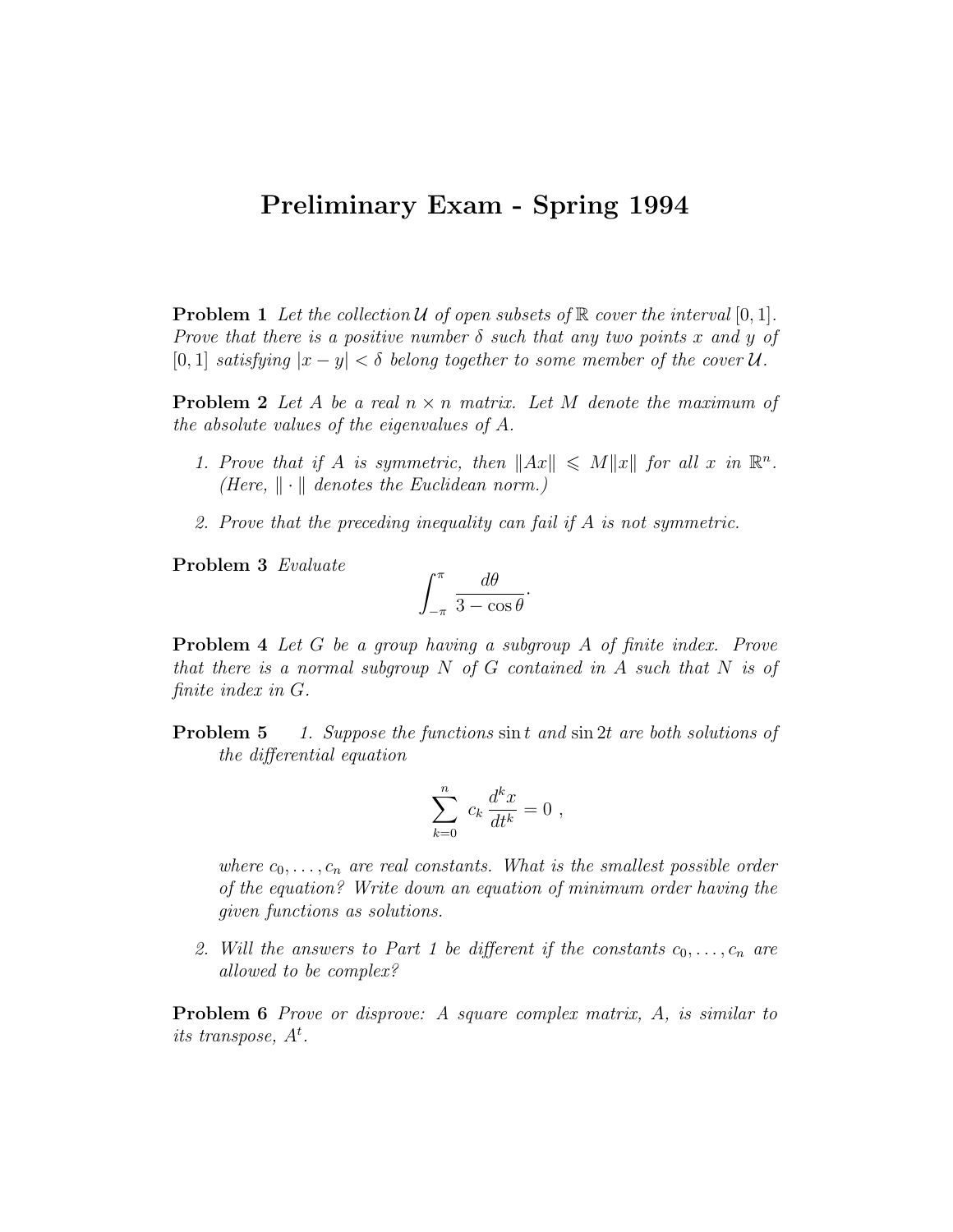**Problem 7** Let  $a_1, a_2, \ldots, a_n$  be complex numbers. Prove that there is a point x in  $[0, 1]$  such that

$$
\left|1 - \sum_{k=1}^{n} a_k e^{2\pi i k x} \right| \geq 1.
$$

**Problem 8** Find all automorphisms of  $\mathbb{Z}[x]$ , the ring of polynomials over  $\mathbb{Z}$ .

- **Problem 9** 1. Let U and V be open connected subsets of the complex plane, and let f be an analytic function in U such that  $f(U) \subset V$ . Assume  $f^{-1}(K)$  is compact whenever K is a compact subset of V. Prove that  $f(U) = V$ .
	- 2. Prove that the last equality can fail if analytic is replaced by continuous in the preceding statement.

**Problem 10** Let f be a continuous real valued function on  $\mathbb{R}$  such that the improper Riemann integral  $\int_{-\infty}^{\infty} |f(x)| dx$  converges. Define the function g on  $\mathbb{R}$  by

$$
g(y) = \int_{-\infty}^{\infty} f(x) \cos(xy) dx.
$$

Prove that g is continuous.

**Problem 11** Let  $T : \mathbb{R}^n \to \mathbb{R}^n$  be a diagonalizable linear transformation. Prove that there is an orthonormal basis for  $\mathbb{R}^n$  with respect to which T has an upper-triangular matrix.

**Problem 12** Let  $f = u + iv$  and  $g = p + iq$  be analytic functions defined in a neighborhood of the origin in the complex plane. Assume  $|g'(0)| < |f'(0)|$ . Prove that there is a neighborhood of the origin in which the function  $h = f + \overline{g}$ is one-to-one.

Problem 13 Let F be a finite field with q elements. Say that a function  $f : \mathbf{F} \to \mathbf{F}$  is a polynomial function if there are elements  $a_0, a_1, \ldots, a_n$  of  $\mathbf{F}$ such that  $f(x) = a_0 + a_1x + \cdots + a_nx^n$  for all  $x \in \mathbf{F}$ . How many polynomial functions are there?